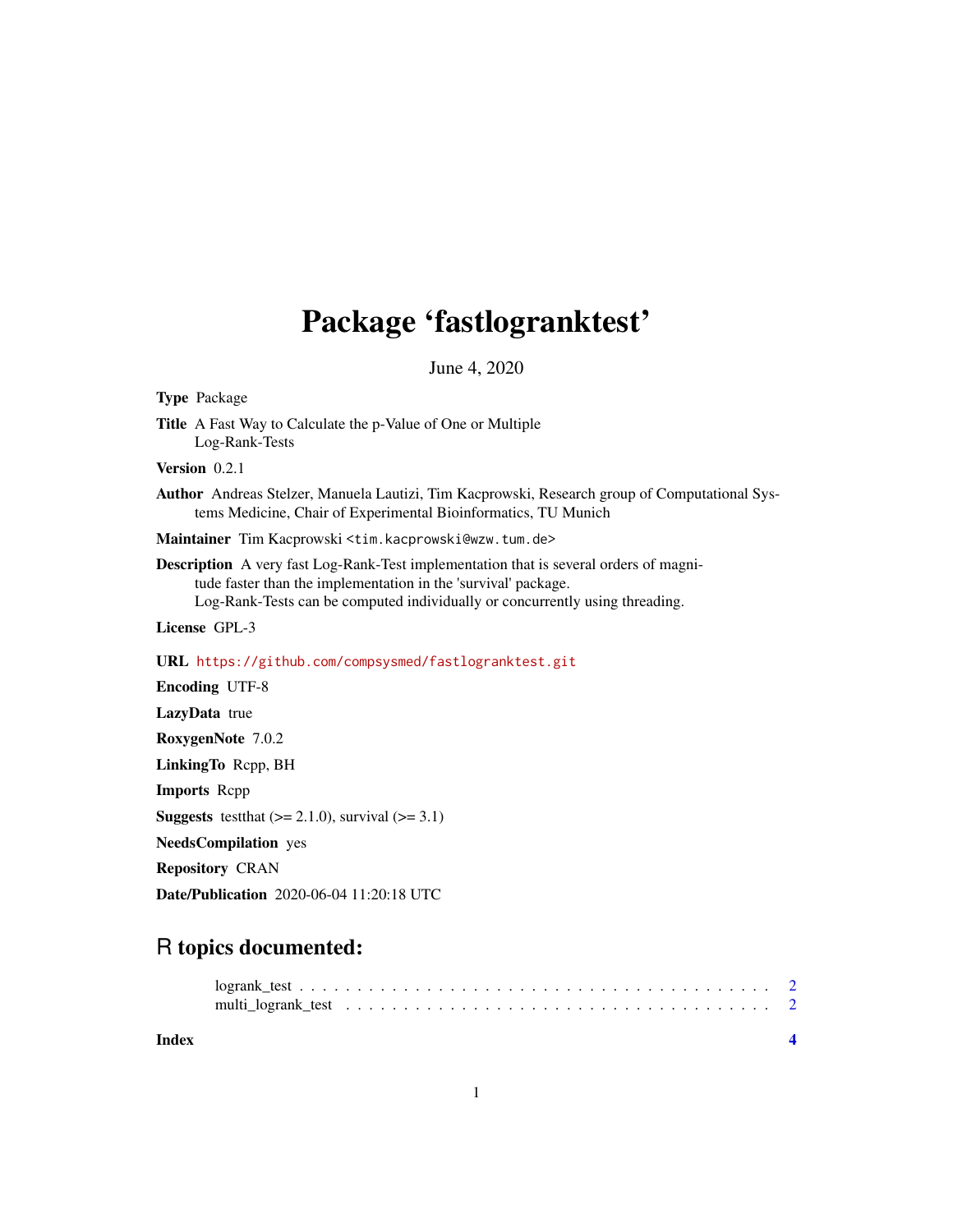<span id="page-1-0"></span>

#### Description

Calculate the Log-Rank-Test very fast

#### Usage

logrank\_test(groupa, groupb, groupacensored, groupbcensored, onlyz = FALSE)

#### Arguments

| groupa | vector of group a's survival times                                        |
|--------|---------------------------------------------------------------------------|
| groupb | vector of group b's survival times                                        |
|        | groupacensored vector of censored information of group a's survival times |
|        | groupbcensored vector of censored information of group b's survival times |
| onlyz  | (optional) calculate only z-statistic                                     |

#### Value

chi2 statistic, z-statistic, p-value

#### Examples

```
T1 <- c(6, 6, 6, 6, 7, 9, 10, 10, 11, 13, 16, 17, 19, 20, 22, 23, 25, 32, 32, 34, 35)
E1 <- c(1, 1, 1, 0, 1, 0, 1, 0, 0, 1, 1, 0, 0, 0, 1, 1, 0, 0, 0, 0, 0)
T2 <- c(1, 1, 2, 2, 3, 4, 4, 5, 5, 8, 8, 8, 8, 11, 11, 12, 12, 15, 17, 22, 23)
E2 <- c(1, 1, 1, 1, 1, 1, 1, 1, 1, 1, 1, 1, 1, 1, 1, 1, 1, 1, 1, 1, 1)
logrank_test(T1, T2, E1, E2)
#1.679294e+01 -4.097919e+00, 4.168809e-05
```
multi\_logrank\_test *Calculate multiple Log-Rank-Tests very fast*

#### Description

Calculate multiple Log-Rank-Tests very fast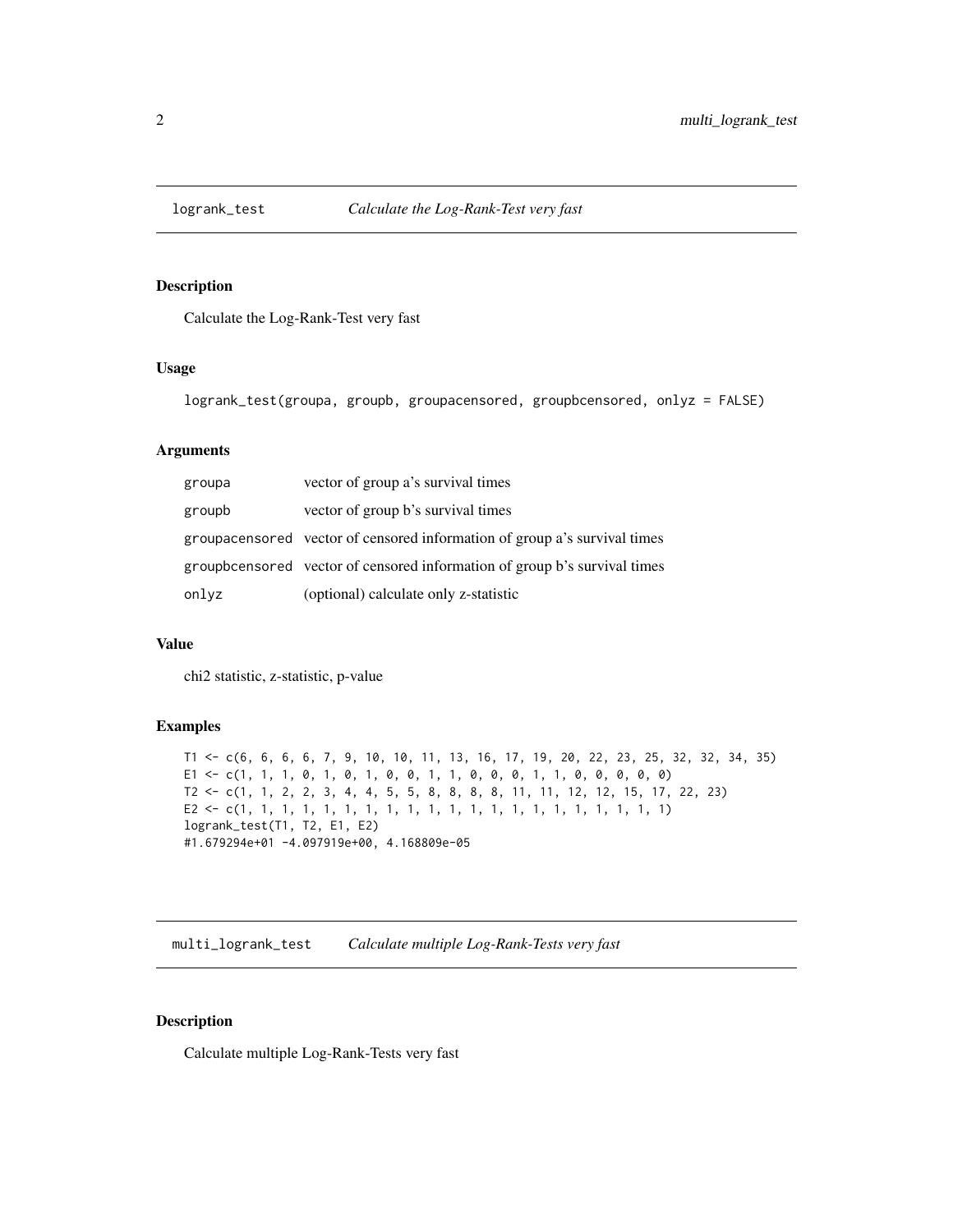multi\_logrank\_test 3

#### Usage

```
multi_logrank_test(
 groupas,
  groupbs,
  groupacensoreds,
  groupbcensoreds,
  threadnumber = NULL,
  onlyz = FALSE
)
```
#### Arguments

| groupas         | list of vectors of groupa's survival times                         |
|-----------------|--------------------------------------------------------------------|
| groupbs         | list of vectors of groupb's survival times                         |
| groupacensoreds |                                                                    |
|                 | list of vectors of censored information of groupa's survival times |
| groupbcensoreds |                                                                    |
|                 | list of vectors of censored information of groupb's survival times |
| threadnumber    | (optional) set the number of threads used for this function        |
| onlyz           | (optional) calculate only z-statistic                              |

#### Value

vector of chi2 statistic, z-statistic, p-value (same order as input)

#### Examples

```
T1 <- c(6, 6, 6, 6, 7, 9, 10, 10, 11, 13, 16, 17, 19, 20, 22, 23, 25, 32, 32, 34, 35)
E1 <- c(1, 1, 1, 0, 1, 0, 1, 0, 0, 1, 1, 0, 0, 0, 1, 1, 0, 0, 0, 0, 0)
T2 <- c(1, 1, 2, 2, 3, 4, 4, 5, 5, 8, 8, 8, 8, 11, 11, 12, 12, 15, 17, 22, 23)
E2 <- c(1, 1, 1, 1, 1, 1, 1, 1, 1, 1, 1, 1, 1, 1, 1, 1, 1, 1, 1, 1, 1)
t1s<-list(T1, T1, T1)
e1s<-list(E1, E1, E1)
t2s<-list(T2, T2, T2)
e2s<-list(E2, E2, E2)
multi_logrank_test(t1s, t2s, e1s, e2s)
#1.679294e+01 -4.097919e+00 4.168809e-05 1.679294e+01 -4.097919e+00 4.168809e-05
#1.679294e+01 -4.097919e+00 4.168809e-05
```